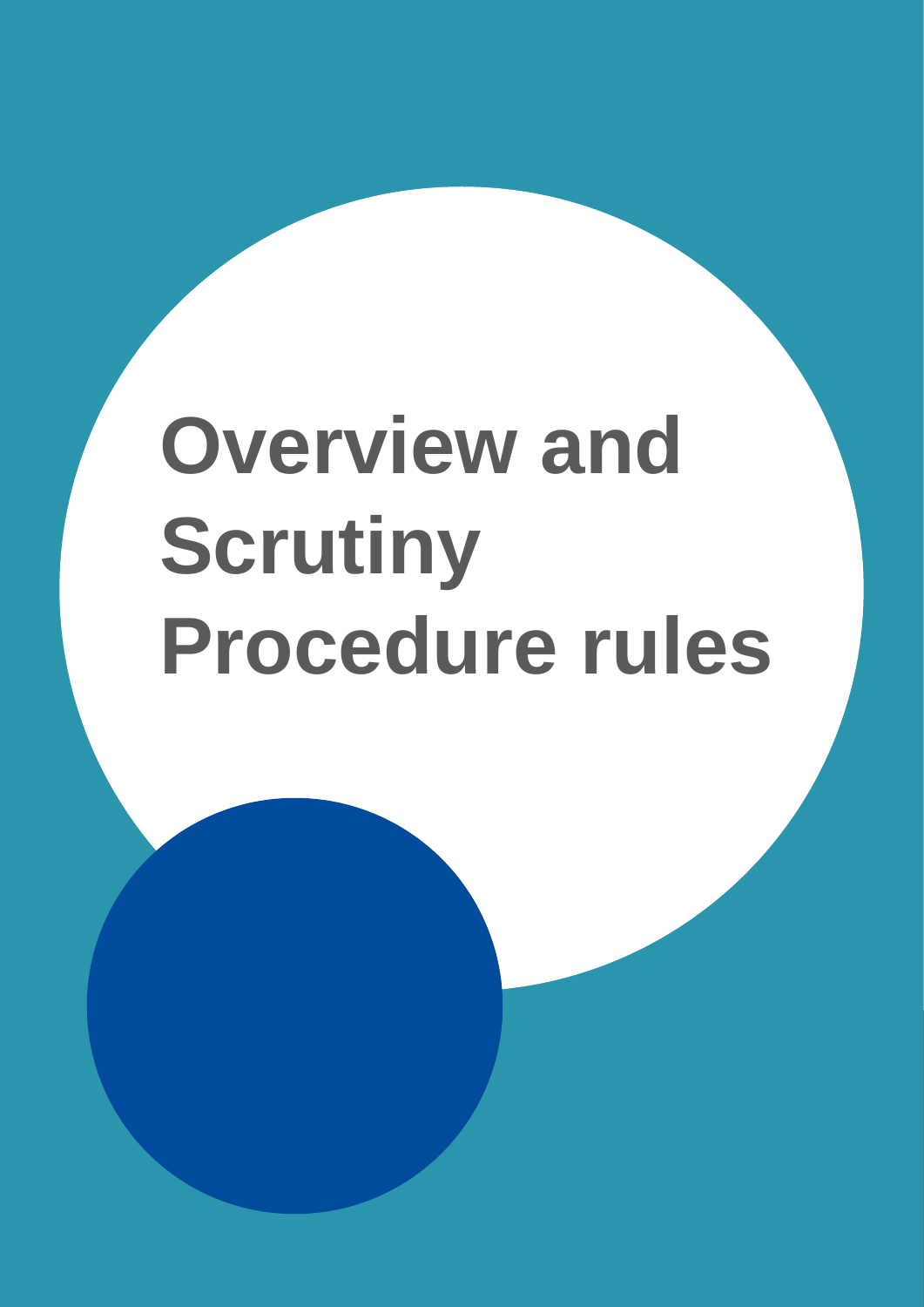## **Overview and Scrutiny Procedure rules**

## **1.0 What will be the number and arrangements for Overview and Scrutiny Committees?**

The Council will establish the Overview and Scrutiny Committees set out in Article 6 and will appoint to them as it considers appropriate from time to time.

The Committee membership is politically proportional and each Committee can consist of eleven members. In addition, substitute members are also nominated and a list of substitute members to be called will be lodged with the Democratic Services Team.

The Chairmen and Vice-Chairmen will be nominated annually at the Council's Annual Meeting or at the Council meeting setting them up. The Chairmen of the four Overview and Scrutiny Committees shall be elected from nominations put forward by the Principal Opposition Group of the Council (this can include non-members of the Principal Opposition Group or members of the administration group(s)), subject to the total number of Opposition members on the Council exceeding 10% of the overall membership (in the current composition of the Council, this would equate to six members). The Vice-Chairman of the Overview and Scrutiny Committee shall usually not be from the same political group as the Chairman. Without consent of the Council, no member can be Chairman or Vice-Chairman of more than one Overview and Scrutiny Committee.

## **2.0 Who may sit on Overview and Scrutiny Committees?**

All councillors except for members of the Executive may be members of an Overview and Scrutiny Committee. The appropriate portfolio holder(s) can attend an Overview and Scrutiny Committee where matters relating to their area are included in the agenda, and shall have a right to address the Committee. A protocol setting out the rights of attendance is attached as Annexe 1 to the Overview and Scrutiny Procedure Rules.

# **3.0 Co-optees**

External representatives may be co-opted by the Council as non-voting members onto Overview and Scrutiny Committees on an ad hoc basis, up to a maximum of two per committee. Although they have no voting rights, they can request that matters of concern to them be placed on the agenda and discussed at the relevant Committee. There will be two Tenants' Panel representatives appointed to the Overview and Scrutiny Committee with Housing within its remit.

# **4.0 Meetings of the Overview and Scrutiny Committees**

There shall be at least five ordinary meetings of each Overview and Scrutiny Committee in each year. In addition, extraordinary meetings may be called from time to time as and when appropriate. An Overview and Scrutiny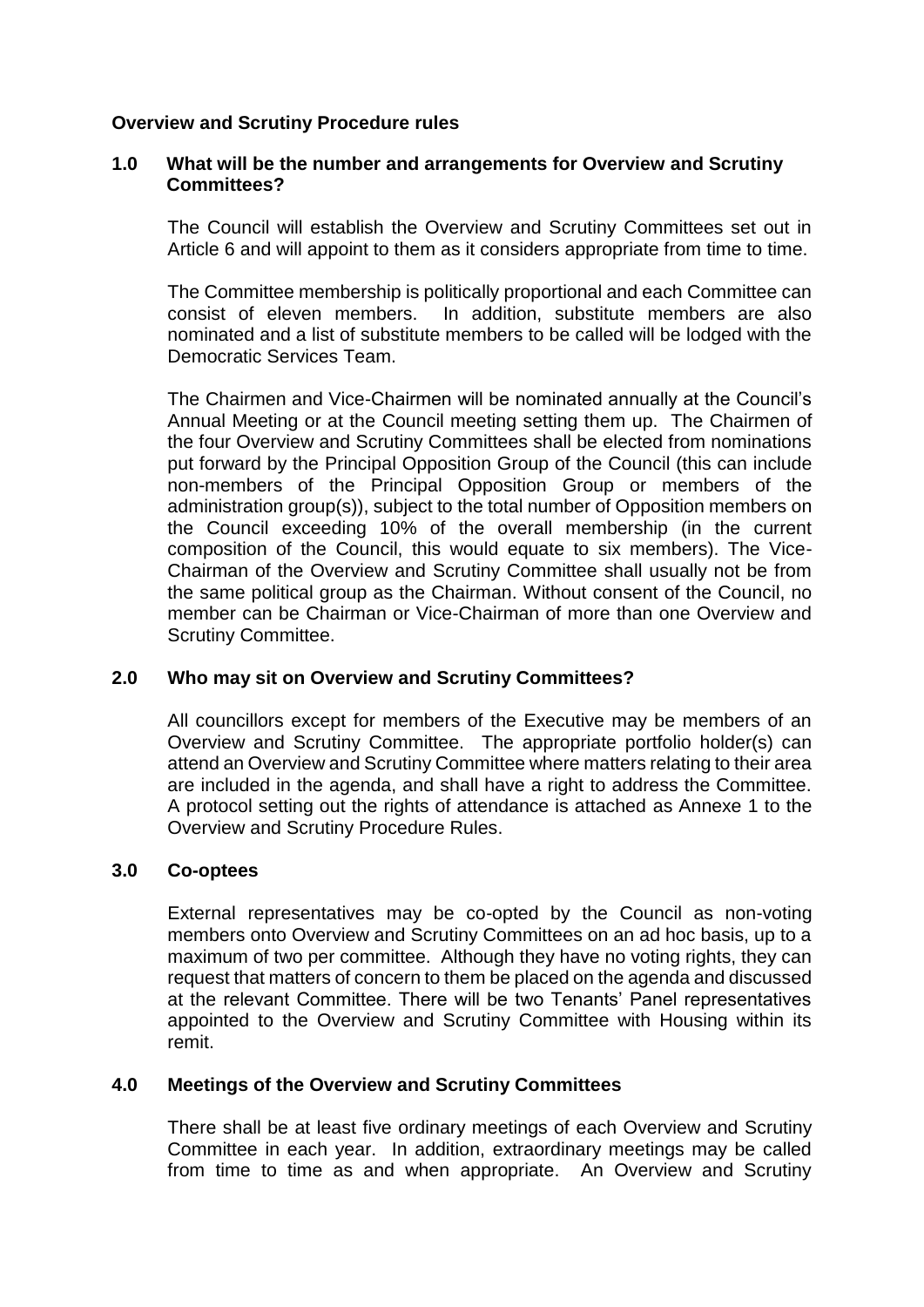Committee meeting may be called by the Chairman and Vice-Chairman together of the relevant Overview and Scrutiny Committee if they consider it necessary or appropriate.

- **4.1** In addition, meetings to consider called-in items will be held as and when is appropriate, to coincide with the timescale for scrutiny.
- **4.2** All meetings will be held in open session with the press and public able to attend, except for the consideration of exempt or confidential information. Minutes will be taken by officers at each meeting of the Committees and published. Procedure Rules will apply to the procedures at meetings and the existing scheme for substitutes will continue.
- **4.3** Any member who has a personal or prejudicial interest in any matter on the agenda must disclose the interest and may be required to withdraw from the meeting when appropriate, in accordance with the Waverley Local Code of Conduct.

#### **5.0 Quorum**

The quorum for an Overview and Scrutiny Committee shall be as set out for Committees in the Council Procedure Rules in Part 4 of this Constitution.

#### **6.0 Who chairs Overview and Scrutiny Committee meetings?**

The Chairmen of the four Overview and Scrutiny Committees shall be elected from nominations put forward by the Principal Opposition Group of the Council (this can include non-members of the Principal Opposition Group or members of the administration group(s)), subject to the total number of Opposition members on the Council exceeding 10% of the overall membership (in the current composition of the Council, this would equate to six members). The Vice-Chairman of the Overview and Scrutiny Committee shall usually not be from the same political group as the Chairman. Without consent of the Council, no member can be Chairman or Vice-Chairman of more than one Overview and Scrutiny Committee.

#### **7.0 Work programme**

The Overview and Scrutiny Committees will be responsible for setting their own work programme within the overall framework set by the Council and in doing so they shall take into account wishes of members on that committee who are not members of the largest political group on the Council.

# **8.0 Agenda items**

The Chairman or any member of the relevant Overview and Scrutiny Committee shall be entitled to give notice to the Head of Policy and Governance that he/she wishes an item relevant to the functions of the Committee or Sub-Committee to be included on the agenda for the next available meeting of the Committee. On receipt of such a request the proper officer will ensure that it is included on the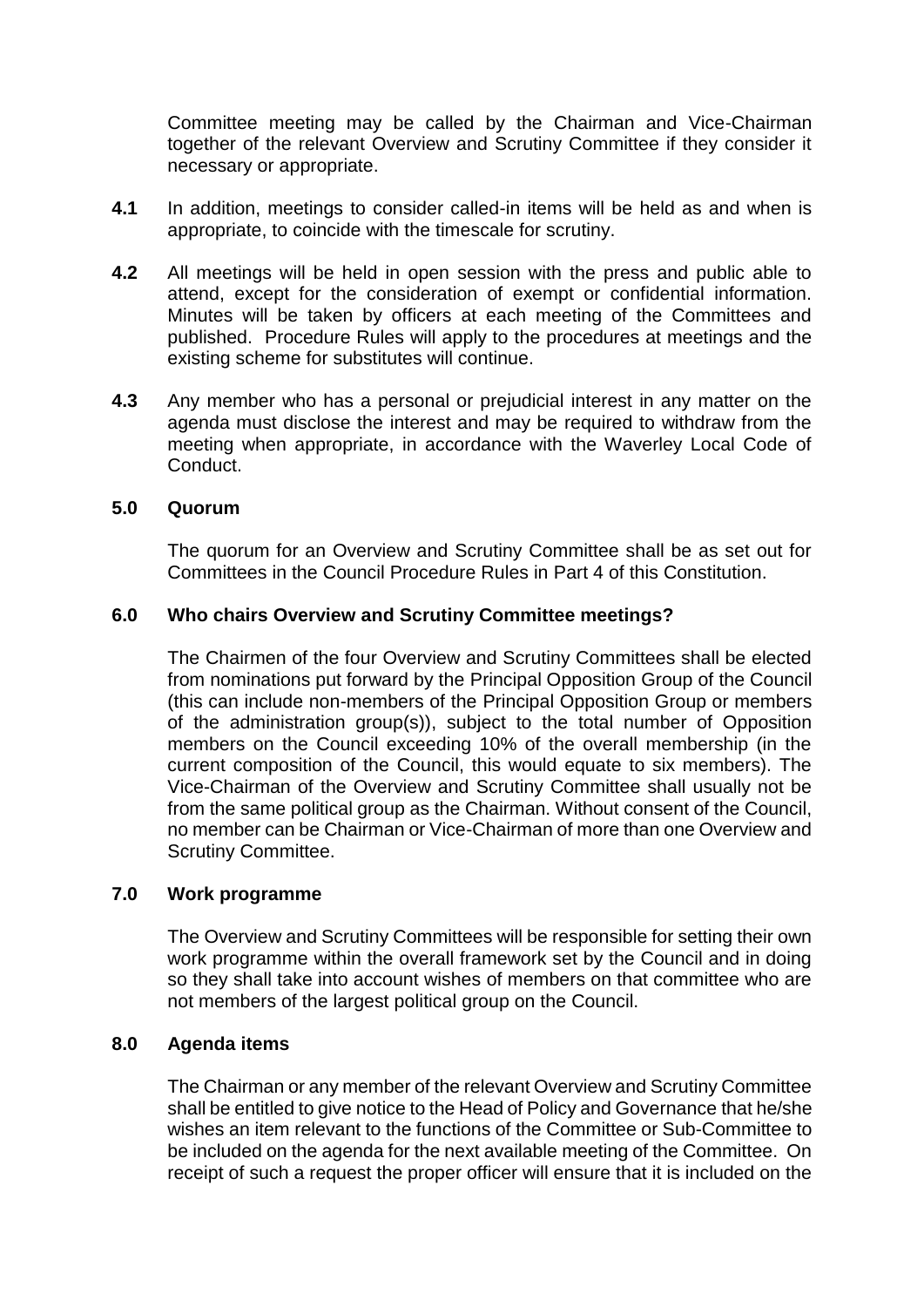next available agenda. This does not, however, give any rights to an individual member to commission reports.

- **8.1** If a Chairman, or any other member of an Overview and Scrutiny Committee asks for an item to be included on an agenda, the item will be included as a heading only, and the Committee then has to agree that they would like to see the item added to the work programme. Officers can then proceed with producing a detailed report on the issue for the next appropriate meeting of the Committee or the request can be considered by the Co-ordinating Board.
- **8.2** Any Councillor shall be entitled to give notice to the Head of Policy and Governance of a Councillor Call for Action. The detailed procedures for this are set out in Annexe 2 to the Overview and Scrutiny Procedure rules. The member raising the call for action will have the right to attend the meeting to explain their reasons for the call for action. That item will be the subject of an initial report, if accepted by the Chairman and Vice-Chairman
- **8.3** The Overview and Scrutiny Committees shall also respond, at the earliest occasion consistent with due notice, to requests from the Council and the Executive to review particular areas of Council activity. Where they do so, the Overview and Scrutiny Committee shall report their findings and any recommendations back to the Executive and/or Council. The Council and/or the Executive shall consider the report of the Overview and Scrutiny Committee at the earliest opportunity.
- **8.4** It is intended that Overview and Scrutiny Committees will be involved from an early stage in the decision-making process, examining issues before decisions are taken by the Executive, rather than only after a decision is taken by operating the call-in procedure. Accordingly, matters relating to the budget or policy framework will normally be considered by the appropriate Overview and Scrutiny Committee before they are submitted to the Executive. In addition, the Overview and Scrutiny Committees may identify any item from the rolling programme for overview. The comments of the appropriate Committee will be reported to the Executive.

The Chairmen and Vice-Chairmen will hold a briefing meeting with the appropriate officers to finalise the committee agenda.

Overview and Scrutiny Committees will be serviced by the Democratic Services Team. In-depth review, research and work programming of the Committees will be carried out by the Scrutiny Officer.

#### **9.0 Policy review and development**

- (a) The role of the Overview and Scrutiny Committees in relation to the development of the Council's budget and policy framework is set out in detail in the Budget and Policy Framework Procedure Rules.
- (b) In relation to the development of the Council's approach to other matters not forming part of its policy and budget framework, Overview and Scrutiny Committees may make proposals to the Executive for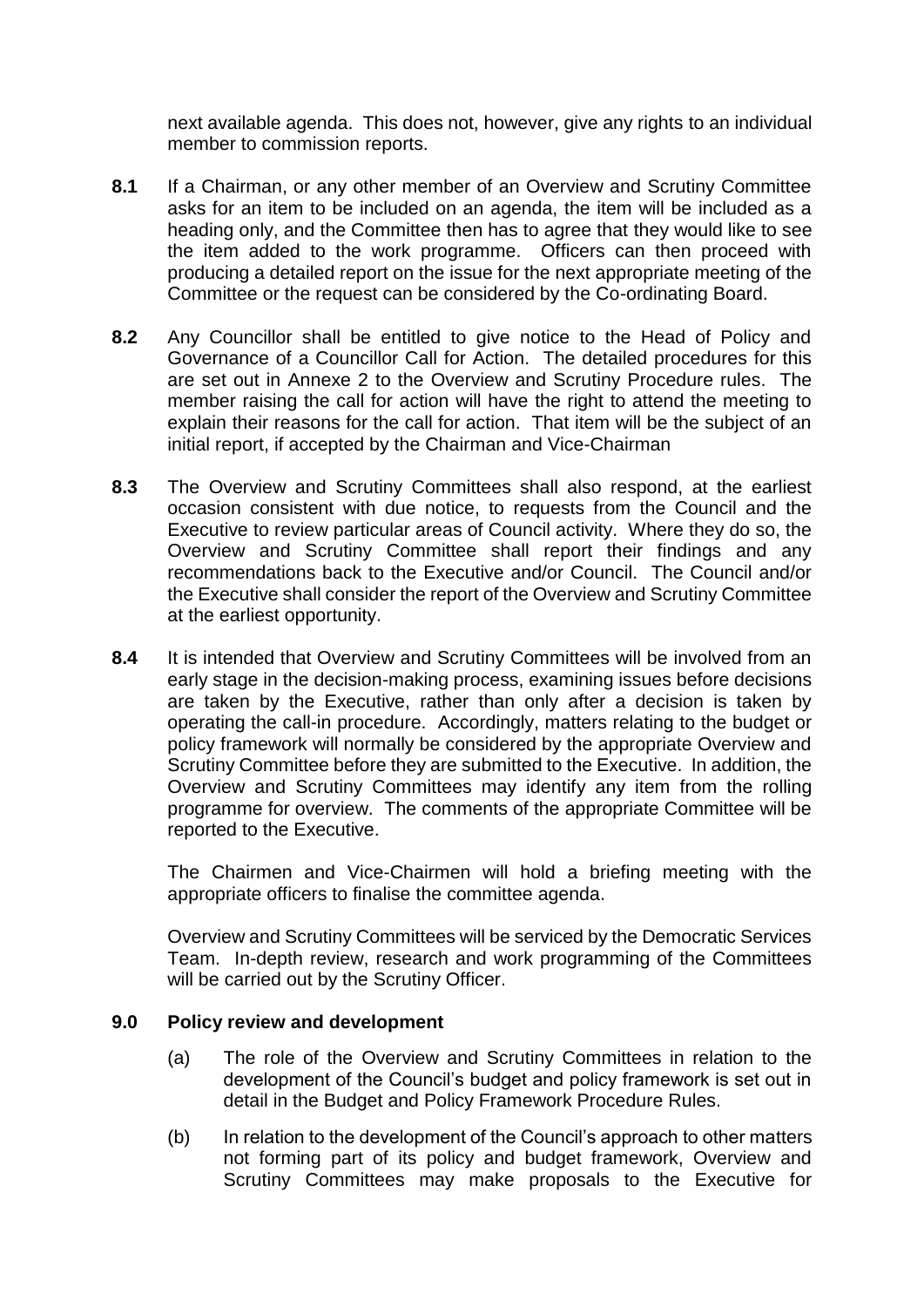developments in so far as they relate to matters within their terms of reference.

(c) Overview and Scrutiny Committees may hold enquiries and investigate the available options for future direction in policy development and may appoint advisers and assessors to assist them in this process. They may go on site visits, conduct public surveys, hold public meetings, commission research and do all other things that they reasonably consider necessary to inform their deliberations. They may ask witnesses to attend to address them on any matter under consideration and may pay to any advisers, assessors and witnesses a reasonable fee and expenses for doing so.

# **10.0 Working Groups**

Overview and Scrutiny Committees are able to appoint small informal working groups from within their own membership to research subject areas and report back to the main Committee. These working groups will be supported by a member of the Democratic Services Team and officers from the relevant service area will also be involved to provide information and professional advice/expertise. These groups will operate in accordance with the protocol attached as Annexe 3 to the Overview and Scrutiny Procedure Rules.

# **11.0 Reports from Overview and Scrutiny Committee**

- (a) Once it has formed recommendations on proposals for development, the Overview and Scrutiny Committee will prepare a formal report and submit it to the proper officer for consideration by the Executive (if the proposals are consistent with the existing budgetary and policy framework) and to the Council as appropriate (e.g. if the recommendation would require a departure from or a change to the agreed budget and policy framework).
- (b) If an Overview and Scrutiny Committee cannot agree on one single final report to the Executive, and if one third of the members present request it, then one minority report may be prepared and submitted for consideration by the Executive with the majority report.
- (c) The Council or Executive shall consider the report of the Overview and Scrutiny Committee as quickly as the rules permit.

## **12.0 Making sure that Overview and Scrutiny reports are considered by the Executive**

All Overview and Scrutiny reports shall be considered by the Executive as expeditiously as possible and at the very maximum, within two months of the work being completed.

## **13.0 Rights of Overview and Scrutiny Committee members to documents**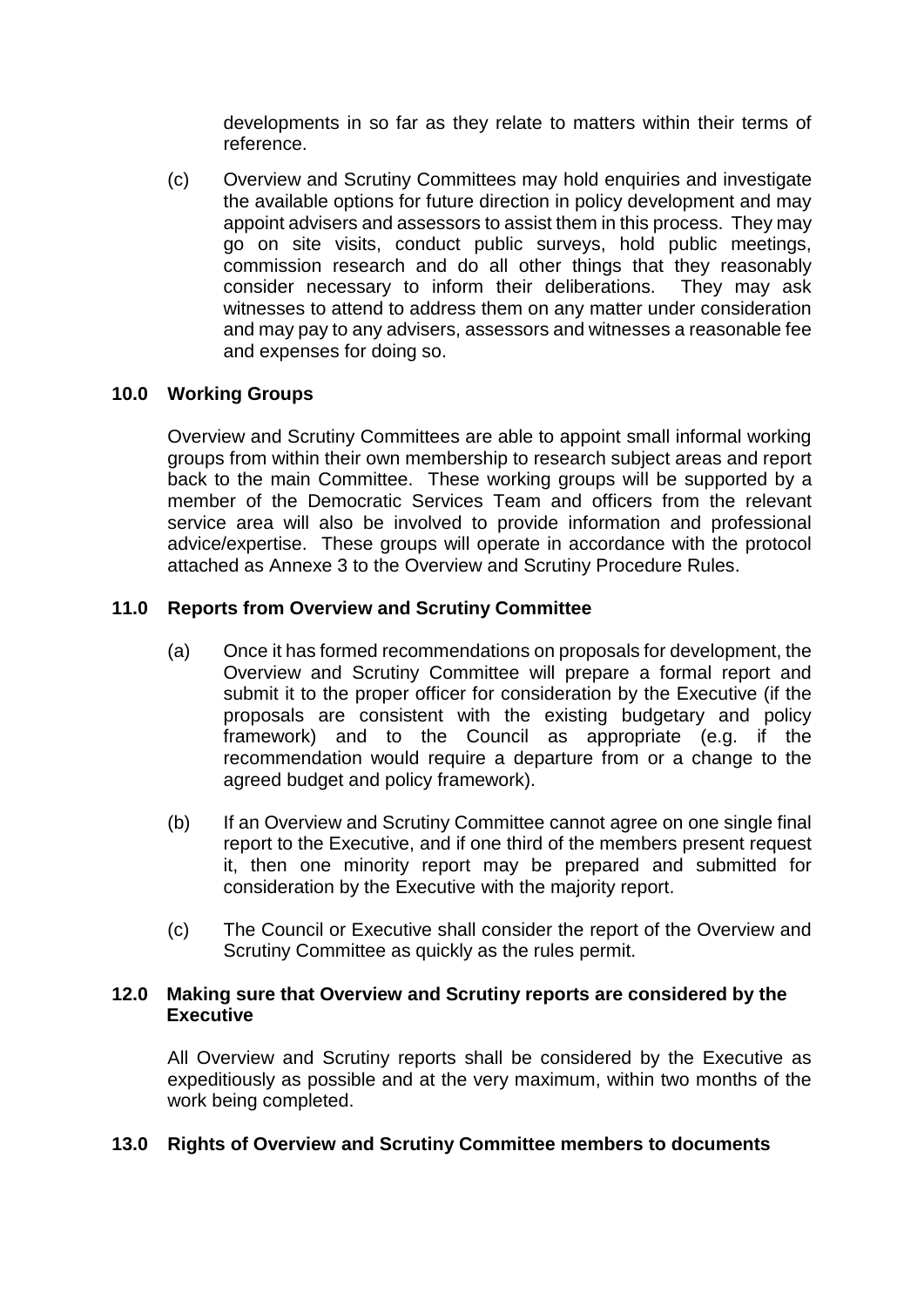- (a) In addition to their rights as councillors, members of Overview and Scrutiny Committees have the additional right to documents, and to notice of meetings as set out in the Access to Information Procedure Rules in Part 4 of this Constitution.
- (b) Nothing in this paragraph prevents more detailed liaison between the Executive and Overview and Scrutiny Committee as appropriate depending on the particular matter under consideration.
- (c) Overview and Scrutiny Committees shall have access to all relevant background papers and documents. In the case of any dispute, the Monitoring Officer will adjudicate and if the documents are of a confidential nature, members must respect their confidentiality and use them only in relation to the work of that Committee.
- (d) Co-opted members can have access to papers relevant to the work of their Committee, but excluding any matter relating to an individual, either client or tenant or member of staff.

#### **14.0 Members and officers giving account – "Select Committee" mode**

- (a) Any Overview and Scrutiny Committee may scrutinise and review decisions made or actions taken in connection with the discharge of any Council functions. As well as reviewing documentation, in fulfilling the scrutiny role, the Chairman and Vice-Chairman acting jointly may require any member of the Executive, the Chief Executive and/or any senior officer to appear before it to explain in relation to matters within their remit:
	- (i) any particular decision or series of decisions;
	- (ii) the extent to which the actions taken implement Council policy; and/or
	- (iii) their performance

and it is the duty of those persons to attend if so required.

- (b) Attendance by a member of the Executive is set out in the attached protocol at Annexe 1 to the Overview and Scrutiny Procedure Rules.
- (c) Where, in exceptional circumstances, the member or officer is unable to attend on the required date, then the Overview and Scrutiny Committee shall in consultation with the member or officer, arrange an alternative date for attendance as soon as possible.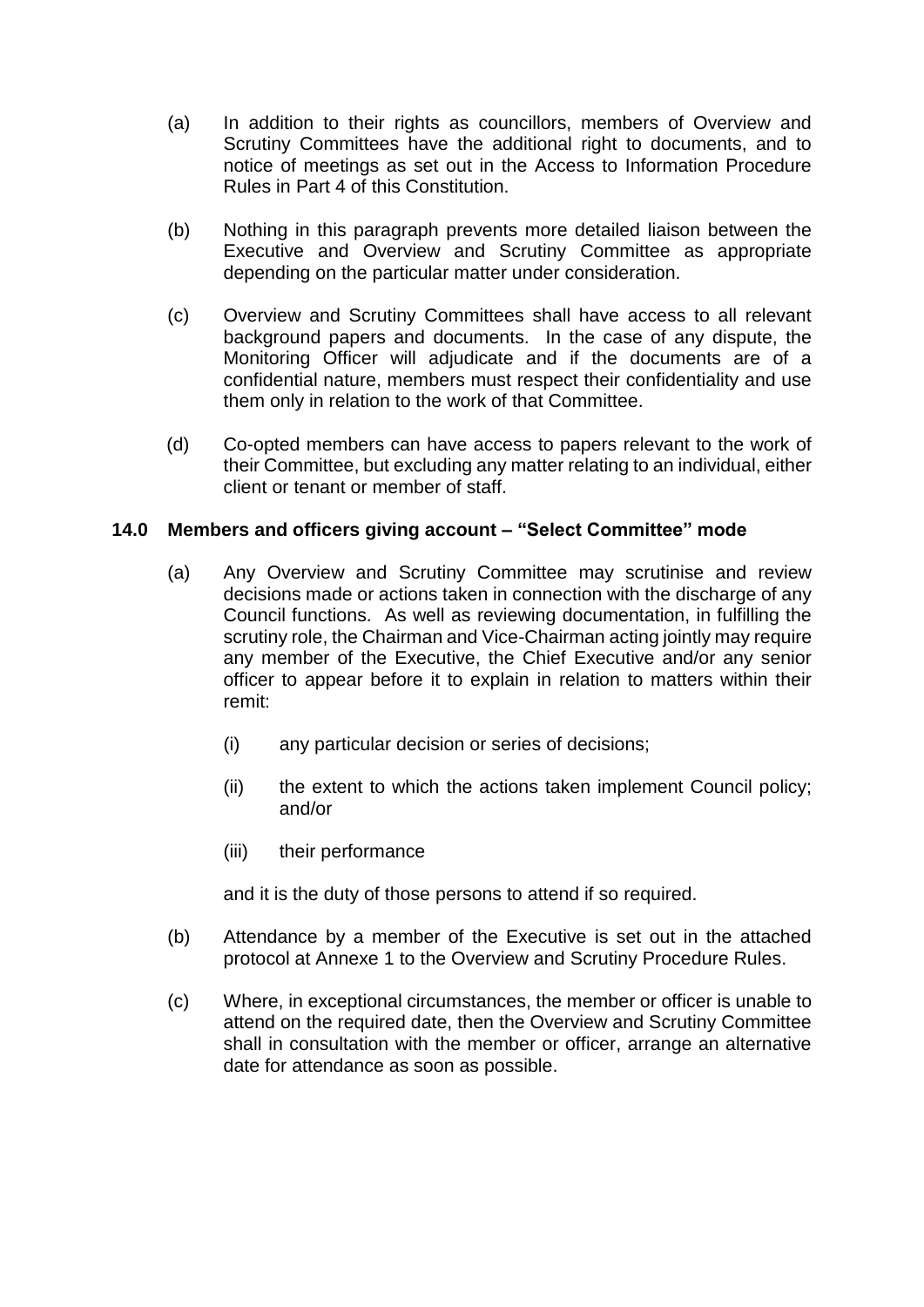## **15.0 Attendance by others**

An Overview and Scrutiny Committee may invite people other than those people referred to in paragraph 13 above to address it, discuss issues of local concern and/or answer questions. It may for example wish to hear from residents, stakeholders and members and officers in other parts of the public sector and shall invite such people to attend. Attendance is optional.

#### **16.0 Call-in**

Call-in should only be used as a last resort. This can be where members of the appropriate Overview and Scrutiny Committee have evidence which suggests that the Executive did not take the decision in accordance with the principles set out in Article 13 (Decision Making).

- (a) When a decision is made by the Executive, or a key decision is made by an officer with delegated authority from the Executive, the decision shall be published, including by electronic means, and shall be available at the main offices of the Council normally within 1 day of being made. Copies of the decision bulletin will be sent to all members of the Council within the same timescale, by the Head of Policy and Governance**.**
- (b) That notice will bear the date on which it is published and will specify that the decision will come into force, and may then be implemented, on the expiry of five working days after the publication of the decision, unless five non-Executive members of the council object to it and call it in.
- (c) During that period, the Head of Policy and Governance shall call-in a decision for scrutiny by the committee if so requested by any five non-Executive members of the Council, where reasons as stated in the callin form attached at Annexe 4 of the Overview and Scrutiny Procedure Rules, are valid in the context of Article 13 of the Constitution. Should any Substitute Member be one of those proposing a call-in, he shall have a right to attend the Committee and speak, but not to vote unless he is substituting at that meeting for another Member. The Head of Policy and Governance shall call a meeting of the relevant Overview and Scrutiny Committee on such date as he/she may determine or as reserved in the calendar of meetings, where possible after consultation with the chair of the committee, and in any case within 5 working days of the decision to call-in.

A call-in can only be withdrawn unanimously by those members who requested it.

(d) As well as reviewing the report submitted to the Executive in fulfilling the scrutiny role, the Chairman and Vice-Chairman acting jointly may require any member of the Executive, the head of paid service and/or any senior officer to appear before it to explain the particular decision or series of decisions, and it is the duty of those persons to attend if so required.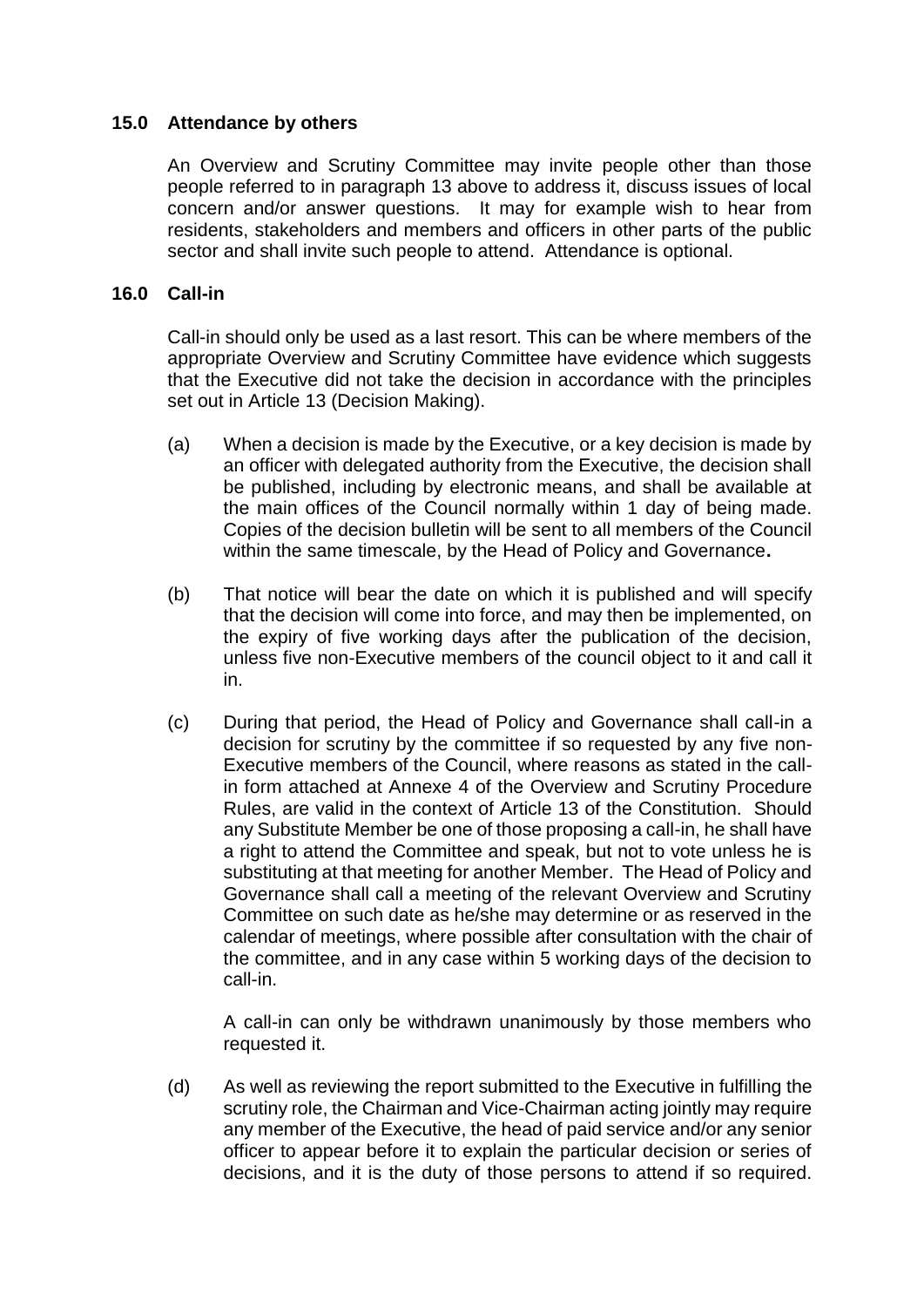The Chairman will notify the people required to attend immediately after the expiry of the call-in deadline.

- (e) If, having considered the decision, the Overview and Scrutiny Committee is still concerned about it, then it may refer it back to the Executive for reconsideration, setting out in writing the nature of its concerns or refer the matter to full Council if outside the policy framework. If referred to the decision maker they shall then amend the decision or not, before adopting a final decision.
- (f) If following an objection to the decision, the Overview and Scrutiny Committee does not refer the matter back to the Executive, the decision shall take effect on the date of the Overview and Scrutiny meeting.
- (g) If the matter was referred to full Council and the Council does not object to a decision which has been made, then no further action is necessary and the decision will be effective in accordance with the provision below. However, if the Council does object, the Council will refer any decision to which it objects back to the Executive, together with the Council's views on the decision. The Executive shall choose whether to amend the decision or not before reaching a final decision and implementing it and a meeting will be convened to reconsider the Council request.

## **16.1 "Call-In" Process**

The process is proposed as follows:

- **Step 1** A list of Executive decisions will be published and notice given that the decisions will be implemented after five working days from date of publication unless called-in under this procedure.
- **Step 2** Within the period of five working days, five non-Executive members of Council may call a meeting of the Committee to review a decision, by notifying the Head of Policy and Governance by telephone, fax, e-mail or letter. The call-in form attached at Annexe 4 of the Overview and Scrutiny Procedure Rules must be completed setting out the reason for the Call-in, Members involved and witnesses to be called and sent to the Head of Policy and Governance.
- **Step 3** The Overview and Scrutiny Committee will then meet and may resolve by majority vote to:
	- (a) propose an alternative course of action, or
	- (b) request that it be considered and debated by the full Council if the Committee is advised by the Monitoring Officer that the decision is contrary to the Council's policy framework or is unlawful.
- **Step 4** If the matter is referred back to the Executive, it must reconsider the decision in the light of the reference from the Overview and Scrutiny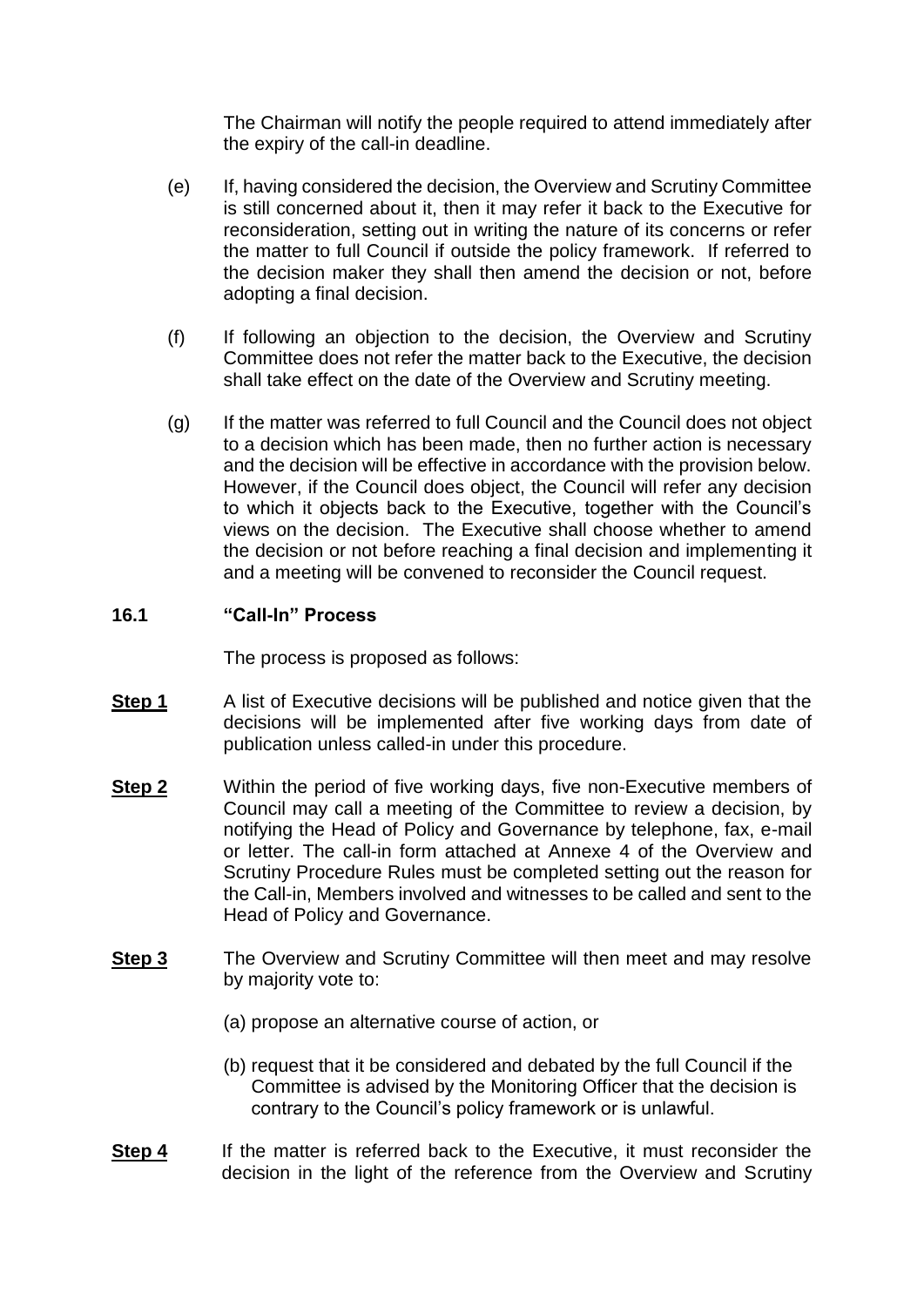Committee's decision and would decide whether to change it before adopting a final decision. The Chairman (or Vice-Chairman in their absence) of the Overview and Scrutiny Committee is able to attend and address the Executive meeting during discussion of the matter.

## **16.2 Exceptions**

In order to ensure that call-in is not abused, nor causes unreasonable delay, certain limitations are to be placed on its use. These are:

- (a) that five non-Executive members of Council are needed for a decision to be called in and the protocol and form attached at Annexe 4 of the Overview and Scrutiny Procedure Rules must be followed and completed; and
- (b) an Executive decision may only be called-in by an Overview and Scrutiny Committee once.

# **16.3 Call-in and Urgency**

The call-in procedure set out above shall not apply where the decision being taken by the Executive is urgent. A decision will be urgent if any delay likely to be caused by the call-in process would seriously prejudice the Council's or the publics' interests. The record of the decision, and notice by which it is made public shall state whether in the opinion of the Executive, the decision is an urgent one, and therefore not subject to call-in. The Mayor, in conjunction with the Monitoring Officer, must agree both that the decision proposed is reasonable in all the circumstances and to it being treated as a matter of urgency. In the absence of the Mayor, the Deputy Mayor's consent shall be required, in conjunction with the Monitoring Officer. In the absence of both, the head of paid service or his/her nominee's consent shall be required, again in conjunction with the Monitoring Officer. Decisions taken as a matter of urgency must be reported to the next available meeting of the Council, together with the reasons for urgency.

**16.4** The operation of the provisions relating to call-in and urgency shall be monitored annually, and a report submitted to Council with proposals for review if necessary.

## **17.0 Procedure at Overview and Scrutiny Committee meetings**

- (a) Overview and Scrutiny Committees shall consider the following business:
	- (i) minutes of the last meeting
	- (ii) declarations of interest